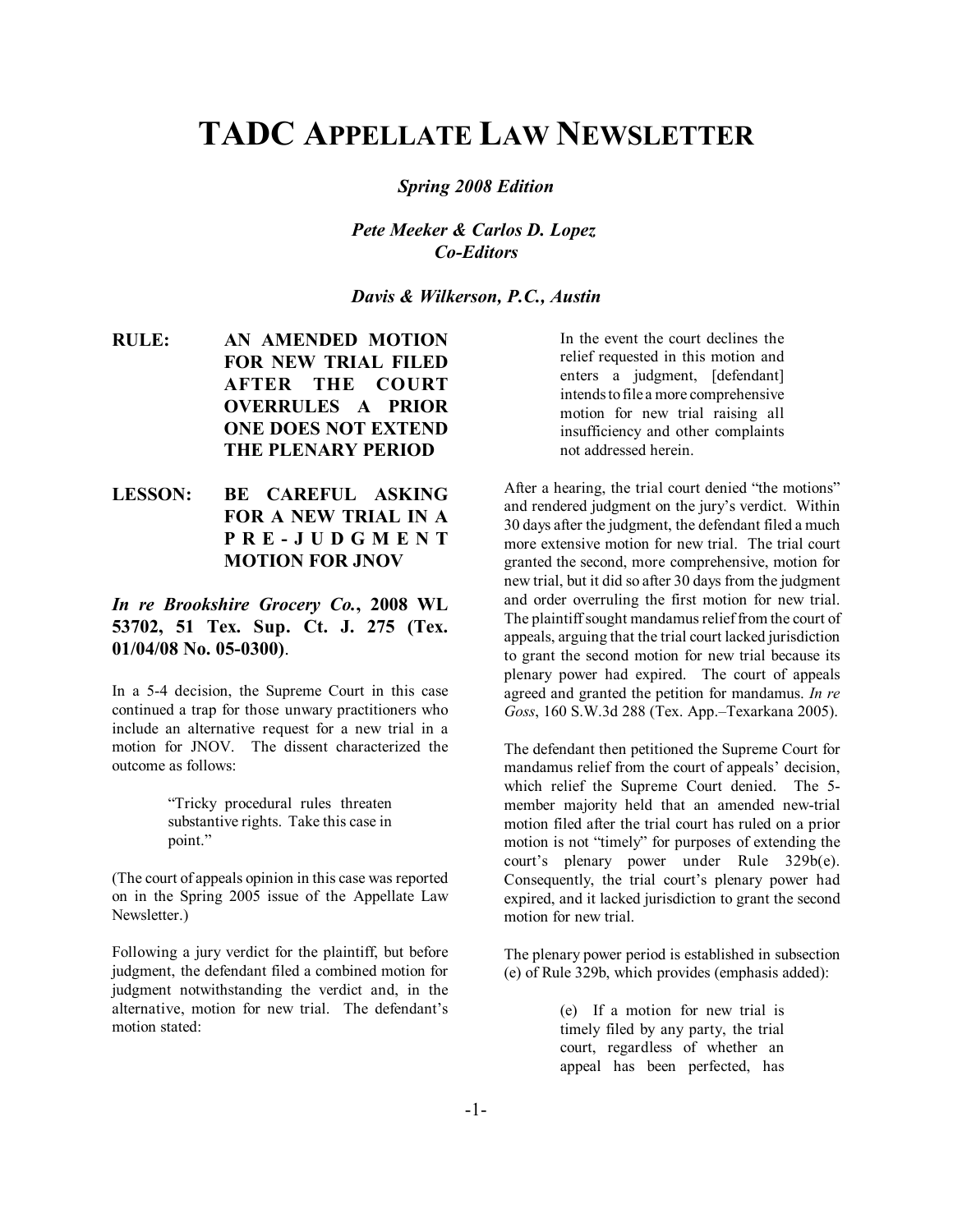plenary power to grant a new trial or to vacate, modify, correct, or reform the judgment until *thirty days after all such timely-filed motions are overruled*, either by a written and signed order or by operation of law, whichever occurs first.

Subsection (b) of Rule 329b provides:

(b) One or more amended motions for new trial may be filed without leave of court before any preceding motion for new trial filed by the movant is overruled and within thirty days after the judgment or other order complained of is signed.

"And" is conjunctive, so an amended motion for new trial is timely filed only before the court overrules a prior one. An amended motion filed afterward (1) need not be considered by the trial court and (2) does not extend the trial court's plenary power. A contrary interpretation would effectively substitute the word "or" for "and," so that a motion for new trial, filed after a preceding motion has been overruled, would extend the trial court's plenary power. The defendant's second motion for new trial was filed within the 30-day plenary period, and the trial court could have thus considered the grounds raised in it and granted a new trial on that basis or on its own motion; however, the court could only act while it had plenary power. Thus, the losing party may ask the trial court to reconsider its order denying a new trial—or the court may grant a new trial on its own initiative $\equiv$ so long as the court issues an order granting new trial within its period of plenary power.

Additionally, under Rule 329b, a trial court's plenary power to grant a new trial expires 30 days after it overrules a motion for new trial, only provided no other *type* of 329b motion (such as a motion to modify, correct, or reform the judgment) is "timely filed." Thus, a party whose motion for new trial is overruled within 30 days of judgment may still file a motion to modify, correct, or reform the judgment—provided it is filed within 30 days of judgment—and thereby extend the trial court's plenary power.

Justice Hecht authored the dissenting opinion, joined by Justices Wainwright, Brister, and Green.

According to the dissent, subsection (b) of Rule 329b does not say that a second new-trial motion cannot be filed after the first one is overruled, *provided* leave of court is obtained (and it is filed within 30 days after the judgment). Rule 329b is thus susceptible to being construed to provide that any motion assailing a judgment that is allowed to be filed within 30 days of the judgment extends the 30-day period, regardless of whether any other motion has been filed or overruled. Nevertheless, the Court construes paragraph (b) to create an exception for one kind of post-trial motion-an amended motion for new trial filed after a first motion for new trial has been overruled. In the Court's view, overruling a motion for new trial does not preclude any other kind of motion assailing the judgment except a second motion for new trial. The Court's construction is certainly not required by the text of the Rule and conflicts with the Rule's implication that an amended motion for new trial can be filed with leave of court. This one obscure  $exception$   $-$  not clearly required by the text and without practical justification or benefit  $-$  creates a trap for the unwary that can result in a significant loss of rights.

# **ORDER VACATING AN ORDER GRANTING A NEW TRIAL THAT IS SIGNED AFTER THE PLENARY-POWER PERIOD HAS EXPIRED IS VOID**

# *Gallagher v Willows at Sherman Assisted Living & Memory Care, LP***, 244 S.W.3d 646 (Tex. App.–Dallas 01/17/08).**

The trial court granted defendant's motion for summary judgment. The plaintiff filed a motion for new trial, which was overruled by operation of law; but the trial court subsequently granted the motion within the 30-day plenary power period. The defendant then filed a "motion for new trial" that was in substance a motion for reconsideration. Six months after the order granting the plaintiff's motion for new trial, the trial court set aside that new-trial order and reinstated summary judgment in favor of the defendant. The plaintiff brought this appeal, which the Court of Appeals dismissed for lack of jurisdiction.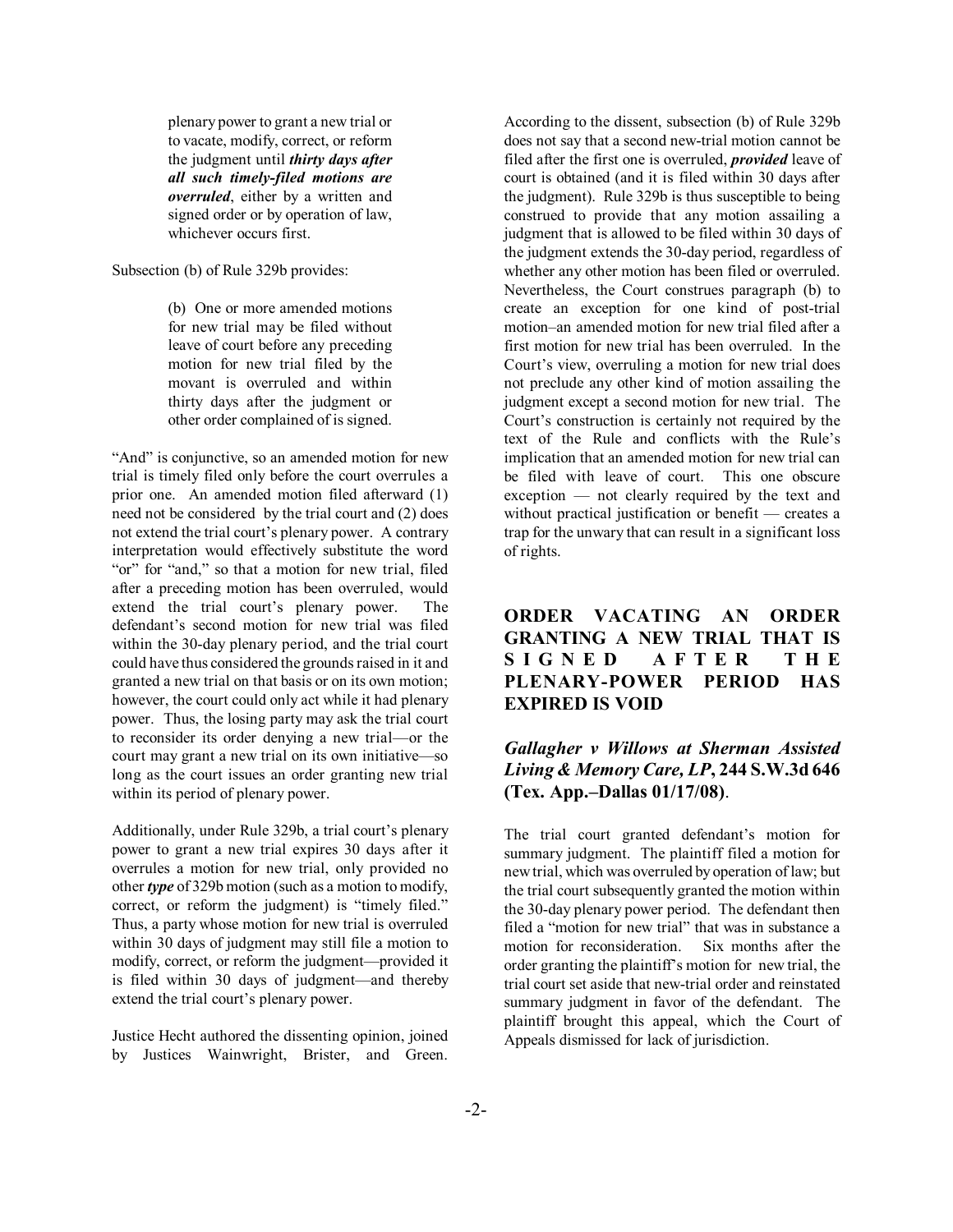A trial court may not vacate an order granting a new trial outside the court's period of plenary power over the original judgment. *Porter v. Vick,* 888 S.W.2d 789, 789-90 (Tex.1994). An order vacating the order granting a new trial that is signed after the plenary-power period has expired is void. *Id.* at 789. Such an order is subject to correction by mandamus.

Despite the inefficiencies it creates in cases like this one, this rule protects the parties' rights to obtain complete appellate review by preventing the trial court from reinstating an old judgment when it is too late for the parties to appeal it. The simple way to avoid this problem if the trial court changes its mind is to obtain a new judgment-which can be based on the very same grounds as the original judgment.

# **DEFENDANT'S BELATED OFFER TO** PAY PLAINTIFF'S TRIAL-LEVEL **EXPENSES DID NOT ENTITLE IT TO A NEW TRIAL AFTER DEFAULT JUDGMENT**

# *Hornell Brewing Co., Inc. v. Lara,* **S.W.3d \_\_\_, 2008 WL 313701 (Tex.** App.–Houston [14<sup>th</sup> Dist.] 02/05/2008).

Plaintiff alleged he was injured after ingesting broken glass while drinking a bottle of Defendant's tea. After settlement negotiations failed, Plaintiff sued Defendant for negligence, products liability, and breach of warranty. When Defendant failed to answer, Plaintiff obtained a default judgment. Defendant then filed a motion for new trial, explaining in affidavits that it never received notice of the suit. The trial court denied the motion, noting that Defendant's process for receipt of service was deliberately complex to allow Defendant to be able to claim lack of notice in situations like this. The trial court concluded that even though this conduct amounted to gross negligence and she suspected that Defendant deliberately failed to answer, she stopped short of actually finding that the failure to answer was intentional or the result of conscious indifference. The trial court concluded that Defendant was nevertheless not entitled to a new trial based on prejudice to Plaintiff because Defendant would not pay Plaintiff's expenses in obtaining the default judgment. Not only did Defendant not offer to

pay, but it refused to pay, arguing that Plaintiff could have avoided the expense of a default judgment by contacting Defendant when it failed to answer the lawsuit.

In its appellate brief, Defendant for the first time offered to pay Plaintiff's fees and costs incurred in taking the default judgment. However, although some courts consider offers to pay default judgment expenses made for the first time on appeal, the Court of Appeals in this case held that the better practice is to assess whether the trial court abused its discretion based on the information available to the trial court at the time of the ruling. Despite implementing a complicated system for receiving service that the trial court found Defendant designed deliberately to make service more difficult, Defendant refused to pay for the expenses this system caused Plaintiff and instead attempted to impose a duty on Plaintiff to remind it to answer. In these circumstances, the trial court did not abuse its discretion in taking these factors into consideration and determining that Defendant was not entitled to a new trial.

A dissenting opinion was filed, noting that the Supreme Court has not held that a defendant must offer to pay reasonable expenses and indicate a willingness to go to trial immediately before a new trial may be granted. In fact, the Court had this to say about that:

> Although [an offer to pay and readiness to go to trial] may be important factors for the court to look to in determining whether it should grant a new trial, they should not be the sine qua non of granting the motion. *United Beef Producers v. Lookingbill,* 532 S.W.2d 598, 599 (Tex.1976).

In the dissent's view, failure to offer reimbursement should not in every instance preclude the granting of a new trial. The goal is to not injure the plaintiff or unduly delay him by granting the motion. According to the dissent, that goal was met in this case, and a new trial shuold have been granted.

#### **WHERE THERE IS ERRONEOUS DAMAGE AWARD, APPELLATE**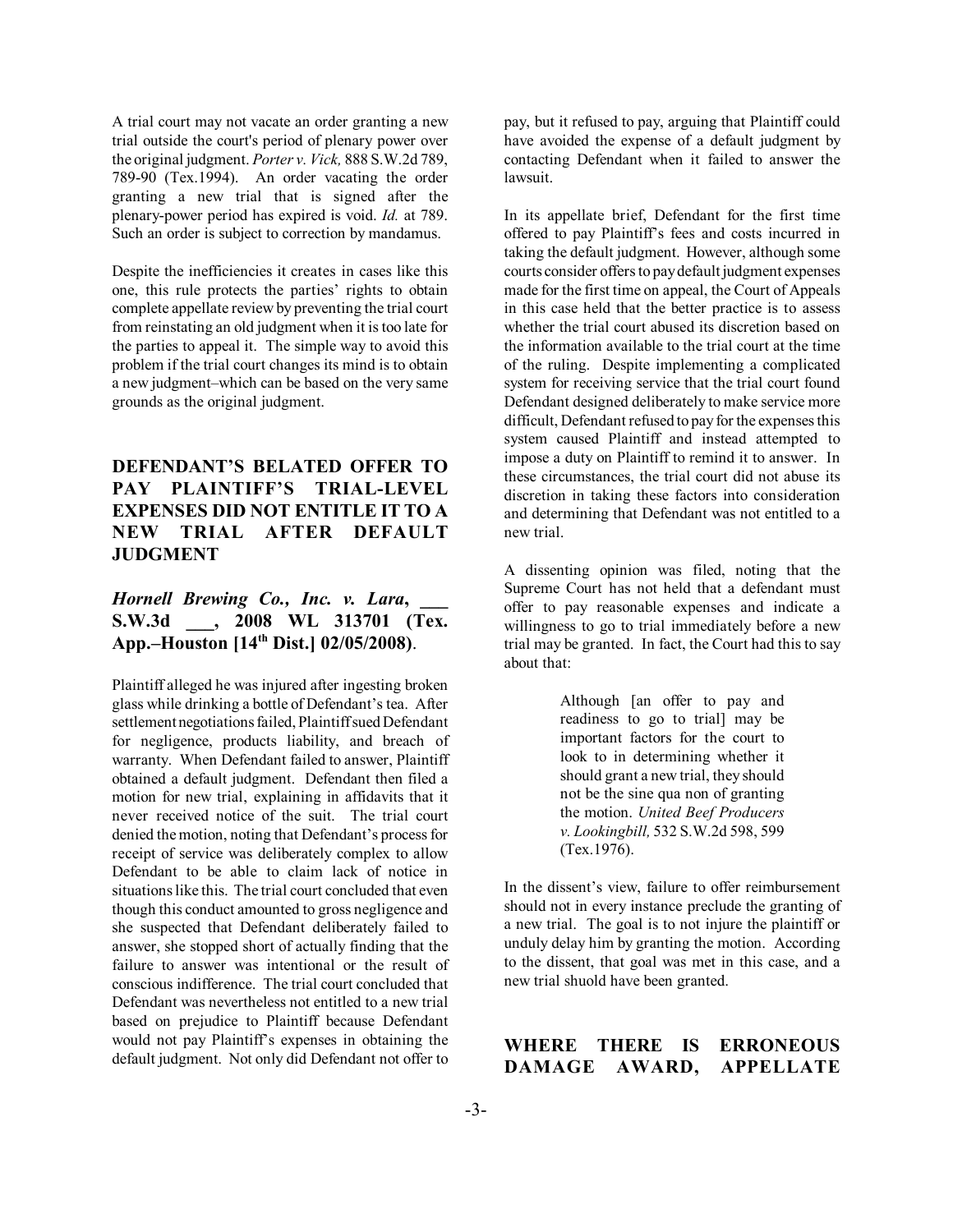#### **COURT SHOULD ORDINARILY REMAND AS TO ATTORNEY'S FEES**

## *Bossier Chrysler-Dodge II Inc. v. Bryan Rauschenberg***, 238 S.W.3d 376, 51 Tex. Sup. Ct. J. 106 (Tex. 11/02/07)**

The issue is whether the case should be remanded for a new trial on attorney's fees. The court of appeals reduced the trial court's damage award by 87% but nevertheless affirmed the trial court's award of attorney's fees. The Supreme Court reversed that part of the court of appeals' judgment regarding attorney's fees, holding that the issue of attorney's fees should ordinarily be retried under these circumstances unless the appellate court is "reasonably certain that the jury was not significantly influenced" by the erroneous damage award," citing *Barker v. Eckman*, 213 S.W.3d 306 (Tex.2006).

# **"NET WORTH" FOR PURPOSES OF SETTING SUPERSEDEAS BOND AMOUNT IS THE JUDGMENT DEBTOR'S CURRENT ASSETS MINUS CURRENT LIABILITIES, NOT ITS MARKET VALUE**

### *Enviropower, L.L.C. v Bear, Stearns & Co., Inc.***, \_\_\_ S.W.3d \_\_\_, 2008 WL 456491 (Tex. App.ñHouston [1st Dist.] 02/21/08)(***En Banc* **Order on Supersedeas Bond)**

In this action to enforce a \$1.6 million New York judgment, the Court of Appeals reviewed *en banc* the judgment debtor's motion challenging the trial court's order that set the supersedeas bond in the amount of \$200,000. The trial court found that the judgment debtor's net worth was \$8 million, based on a third party's offer to purchase the company. It was the potential gain from this sale upon which the trial court set the \$200,000 supersedeas bond amount. The Court of Appeals held that the correct measure of a companyís net worth for purposes of setting a supersedeas bond is the company's current assets minus current liabilities, not its market value.

Both CPRC ß52.006(b) and TRAP Rule 24.2(a)(1) provide that the amount of a supersedeas bond must not exceed the lesser of 50% of the judgment debtor's net worth or \$25 million. Neither Section 52.006(b) nor Rule  $24.2(a)(1)$  define "net worth."

Enviropower, the judgment debtor, filed an affidavit in the trial court establishing its net worth as a *negative* \$12,000,000. Bear Stearns, the judgment creditor, argued that the trial court should base its determination of Enviropower's net worth on its market value as determined by the \$10,000,000 price a third party had agreed, subject to certain contingencies, to pay for Enviropower's stock. In short, the trial court implicitly agreed with Bear Stearns that the appropriate measure for determining a supersedeas bond was not EnviroPower's net worth, as determined by subtracting its assets from its liabilities, which the trial court found to be negative \$12,000,000, but rather EnviroPower's "market value," which included projected revenues under the contingent purchase agreement.

The Court of Appeals held that the correct measure of a company's net worth for the purpose of setting a supersedeas bond under CPRC ß52.006 and TRAP Rule 24 is the company's current assets minus current liabilities at the time the bond is set. The Court cited opinions by the Dallas and Fourteenth Courts of Appeal applying this as the correct measure of a company's net worth for purposes of setting and reducing a supersedeas bond. The First Court agreed with the following statement of the Fourteenth Court in *Ramco Oil & Gas, Ltd. v. AngloDutch (Tenge)*, 171 S.W.3d 905, 915 (Tex. App.–Houston [14th Dist.] 2005, no pet.):

> ì[T]he trial court has the flexibility to take into account a number of factors that could affect the judgment debtor's ability to post bond or other security based on the facts and circumstances specific to the case. This inquiry, however, should not focus on the market capitalization of the company or its value as a whole but on the judgment debtor's actual ability to post the security required."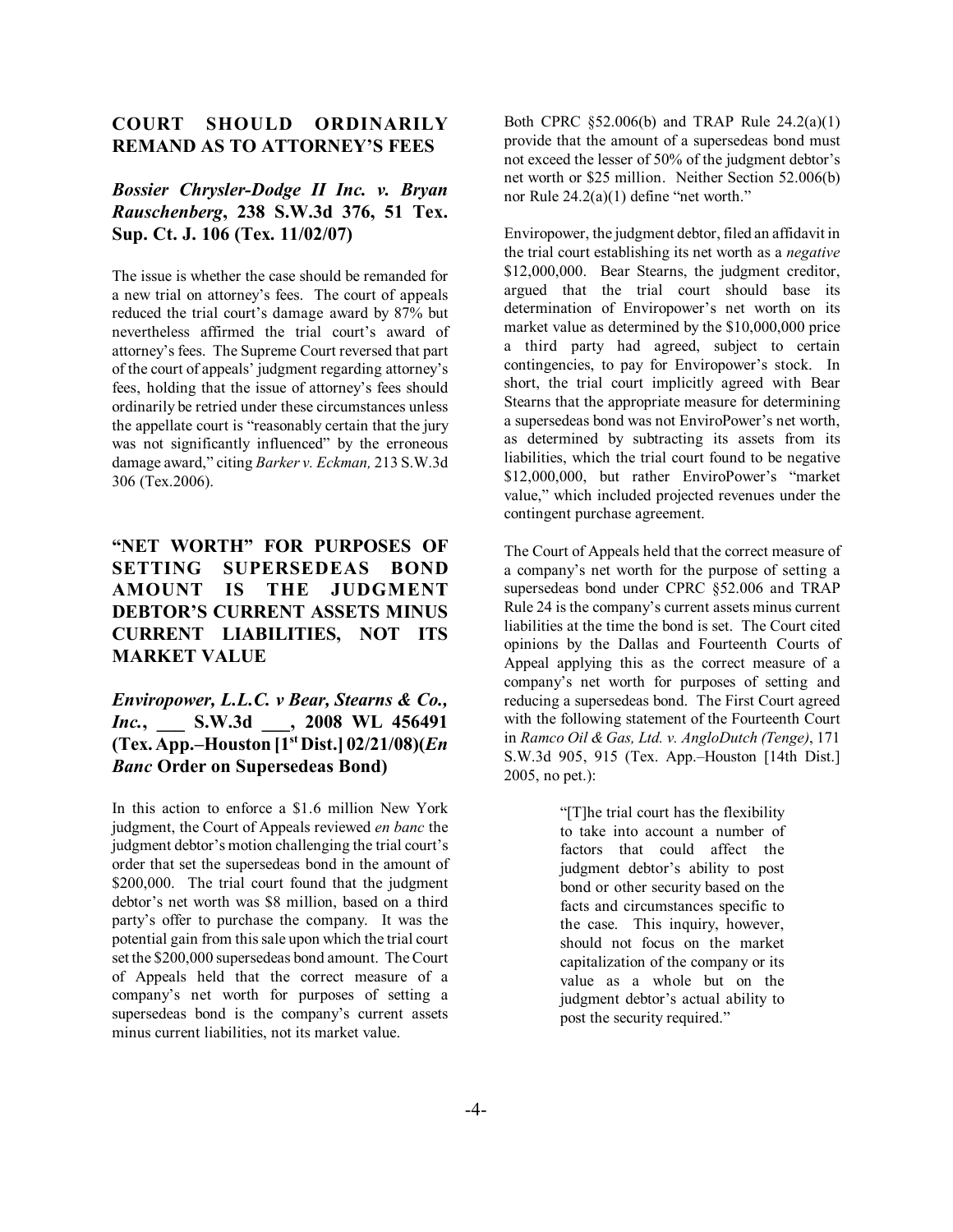A dissenting opinion was filed. The dissent did not dispute the definition of "net worth" for purposes of calculating the amount of a supersedeas bond: net worth is generally measured as assets minus liabilities. Rather, the key issue for the dissent was what value should the trial court have placed on EnviroPower's assets, which are used to calculate net worth. Specifically, was the trial court required to accept the historic cost or book value of EnviroPower's permits as the value to be used in calculating net worth or could it consider evidence of the fair market value of these permits? When, as here, there has been a finding by the trial court that the judgment debtor's evidence does not state the true value of a company's assets used in calculating "net worth," the dissent would hold that the trial court can look to the concept of market value to determine the value of the company's assets. Accordingly, the dissent would have held that the trial court did not abuse its discretion in considering evidence regarding the fair market value of the permits in finding that EnviroPower had a positive net worth and in setting the bond amount.

# **INSURER'S NOTICE OF APPEAL IN NAME OF ITS INSURED IS A BONA FIDE ATTEMPT TO APPEAL**

#### *Warwick Towers Council of Co-Owners v. Park Warwick, L.P.***, 244 S.W.3d 838, 51 Tex. Sup. Ct. J. 380 (Tex. 01/02/08).**

The question presented in this appeal was whether the insurer who was asserting subrogation rights waived the right to appeal by filing a notice of appeal in the name of its insured.

The appellant was actually the insurer St. Paul Fire  $\&$ Marine Insurance Company, but the notice of appeal did not mention St. Paul. However, St. Paul filed its docketing statement which reflected that the appellant was ì*Warwick Towers Council of Co-Owners by and through St. Paul Fire & Marine Insurance Company*," and all of St. Paul's appellate documents were styled as such. The court of appeals held that St. Paul's failure to name itself in the notice of appeal was jurisdictional and did not reach the merits based on what was essentially a misnomer. However, the Supreme Court disagreed.

The Supreme Court reiterated its repeated holding-

that the factor which determines whether jurisdiction has been conferred on the appellate court is not the form or substance of the bond, certificate or affidavit, but whether the instrument "was filed in a bona fide attempt to invoke appellate court jurisdiction."

The Court, taking pause to explain the proper procedure after such a misnomer, continued "if the appellant timely files a document in a bona fide attempt to invoke the appellate court's jurisdiction, the court of appeals, on appellant's motion, must allow the appellant an opportunity to amend or refile the instrument  $\ldots$  required to perfect the appeal." As noted by the Court, this holding was in accordance with its "consistent policy to apply the rules of procedure liberally to reach the merits of the appeal."

The parties in the *Inliner* case discussed below could have used some of that "consistent policy to apply the rules of procedure liberally to reach the merits of the appeal."

**DEADLINE TO FILE NOTICE OF APPEAL IN AN AGREED INTERLOCUTORY APPEAL IS DETERMINED BY DATE OF CHALLENGED ORDER, NOT DATE ON WHICH TRIAL COURT ENTERED ORDER PERMITTING THE AGREED INTERLOCUTORY APPEAL**

## *Inliner Americas, Inc., v. MaComb Funding Group, L.L.C.***, 244 S.W.3d 427 (Tex.** App–Houston [14th Dist.] 10/16/07).

This case illustrates the appellate deadline conundrum created by the interplay of the statutes governing interlocutory appeals. The specific issue was whether, in an agreed interlocutory appeal, the deadline to file a notice of appeal is determined by the date of the challenged order or the date on which the trial court signed the order permitting the agreed interlocutory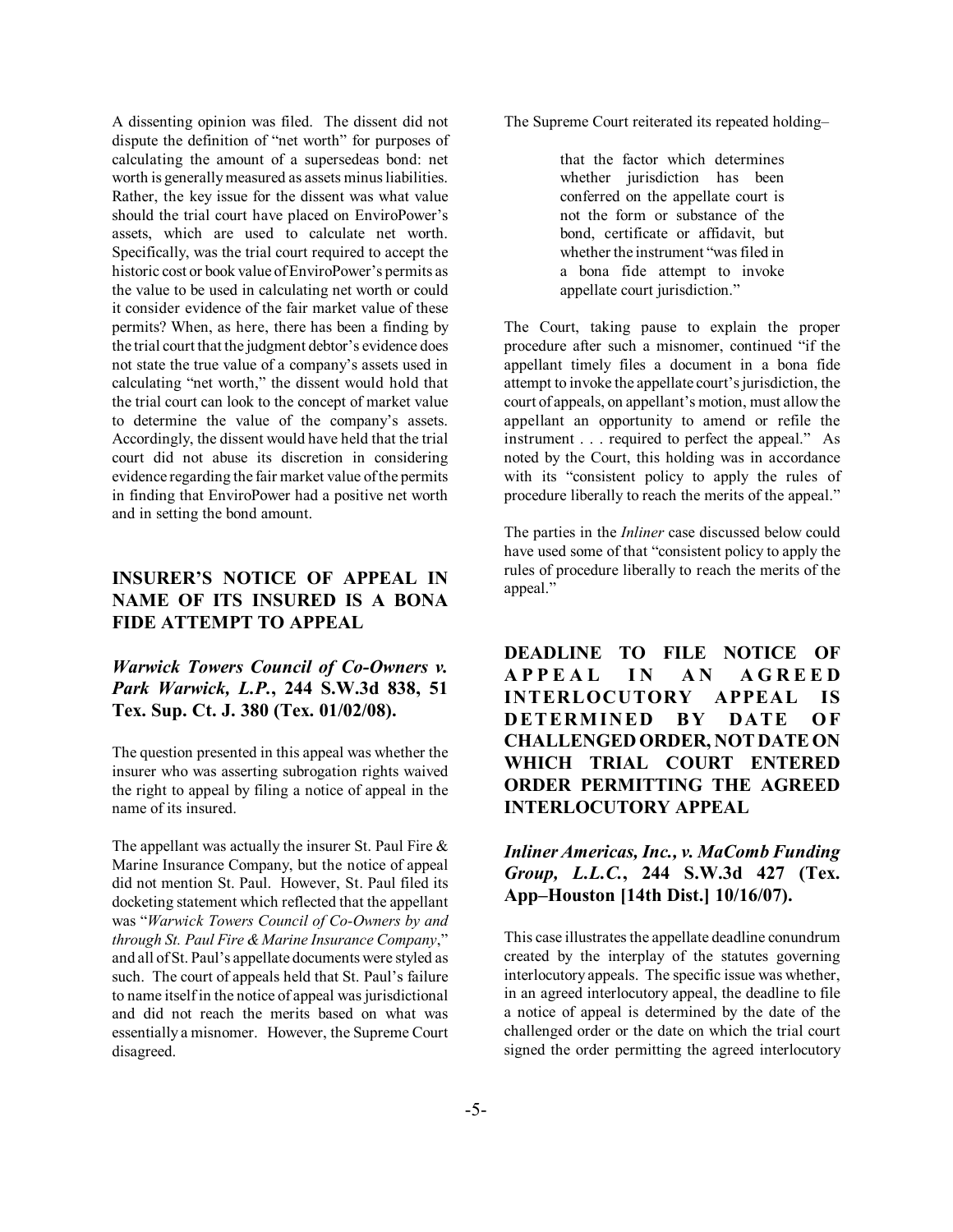appeal. The Court of Appeals held that it is the former.

On May 17, 2006, the trial court signed the interlocutory order. On October 25, 2006, the parties filed an agreed motion requesting permission from the trial court to appeal the interlocutory order. On November 27, 2006, the trial court granted the motion and entered an order permitting the interlocutory appeal. Appellants filed notice of appeal on December 1, 2006. The majority opinion of the Court of Appeals concluded that appellants' notice of appeal was due 20 days after the May 17, 2006 order was signed and that the notice of appeal was therefore not timely filed.

The agreed interlocutory appeal was taken pursuant to CPRC ß51.014(d) which provides that a trial court may issue an order allowing an interlocutory appeal from an order not otherwise appealable where: (1) the parties agree that the order involves a controlling issue of law as to which there is a substantial ground for disagreement; (2) an immediate appeal from the order may materially advance the ultimate termination of the litigation; and (3) the parties agree to the order.

Section 51.014 formerly contained a subsection (f) that provided as follows:

> (f) If application is made to the court of appeals that has appellate jurisdiction over the action not later than the 10th day after the date an interlocutory order under Subsection (d) is entered, the appellate court may permit an appeal to be taken from that order.

The repeal of subsection (f) changed the permissive nature of the appeal and removed the separate deadline for instituting a permissive interlocutory appeal, leaving only subsection (d) to govern agreed interlocutory appeals. In the absence of a separate deadline, these appeals are subject to the 20-day deadline governing accelerated appeals generally under TRAP Rule  $26.1(b)$  ("[I]n an accelerated appeal, the notice of appeal must be filed within 20 days after the judgment or order is signed....").

The issue was which order triggered the 20-day deadline. The parties contended the deadline ran from the date of the written order permitting the appeal, rather than from the interlocutory order that is the subject of the appeal. The Court of Appeals disagreed and held that the deadline to file the notice of appeal in an agreed interlocutory appeal runs from the date of the challenged interlocutory order. Accordingly, because the appeal was untimely, the appeal was dismissed for lack of jurisdiction.

A dissenting opinion was filed. The dissent noted that appeals can be taken only from final judgments and appealable interlocutory orders. In this case, the partial summary judgment was not appealable until the trial court granted permission to appeal; therefore, the appellate timetable could not begin to run from the signing of an order not yet appealable. Thus, the 20 day deadline for filing the notice of appeal should run from the date of the written order permitting the appeal, and the notice of appeal in this case should have been held to be timely.

# **NO INTERLOCUTORY APPEAL FROM ORDER DENYING A RULE 202 DEPOSITION REQUEST WHERE MOVANT EITHER CONTEMPLATES OR IS ALREADY SUING THE PERSON HE WISHES TO DEPOSE**

# *In Re Alexander***, \_\_\_ S.W.3d \_\_\_, 2008 WL 659712** (Tex. App.–Houston [1st Dist.] **03/13/08).**

Attorney represented Alexander during Alexander's 3-day criminal trial. Pursuant to a request filed under the authority of TRCP 202.1(b), Alexander attempted to depose the attorney to investigate a potential legal malpractice claim against the attorney. Without conducting a hearing, the trial court denied Alexander's request; and he appealed. The Court of Appeals dismissed the appeal for want of jurisdiction.

Rule 202 permits the taking of a deposition to either perpetuate testimony or obtain testimony for use in anticipation of suit or to investigate a potential claim or suit. The ruling of a trial court is a final appealable order only if the deposition sought is of a third party against whom suit is not contemplated. However, if the individual seeking the discovery either contemplates or is already suing the person he wishes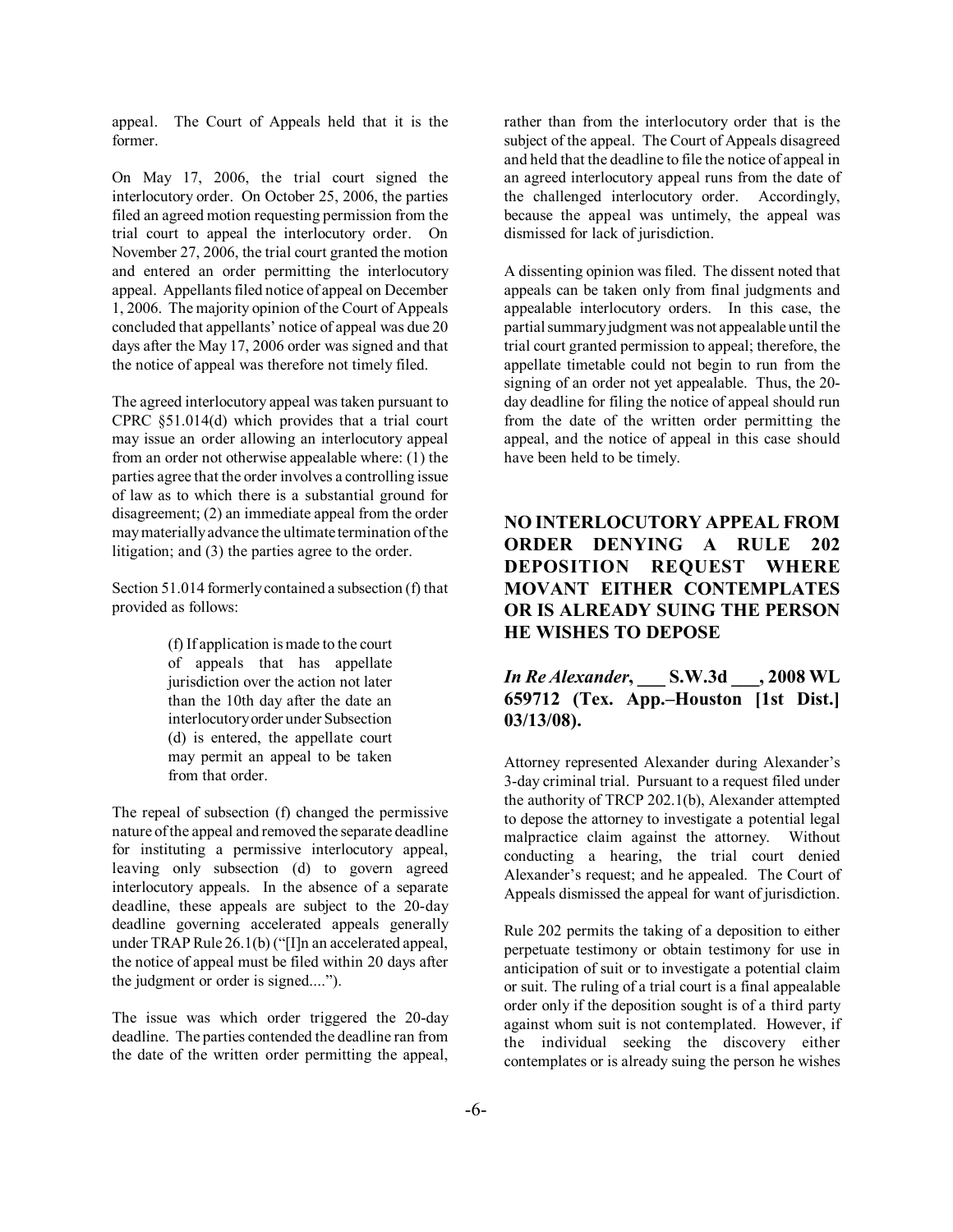to depose, the trial court's ruling is interlocutory. In this case, the record clearly demonstrated that Alexander was seeking discovery from his former lawyer, against whom he intended to file a legal malpractice case. Accordingly, the order was interlocutory in nature. Because there is no statute authorizing interlocutory appeal from an order denying a deposition of a person against whom suit is contemplated, the Court of Appeals had no jurisdiction over this appeal.

explained, dismissal of the cause at that stage of the proceedings would have left the court of appeals' original opinion outstanding without any indication of whether the court of appeals' views had changed. In this case, because the Supreme Court had jurisdiction over the claims of the other 29 plaintiffs, permitting Ferrell's non-suit did not change the fact that the court of appealsí opinion rightly survives. Citing its prior decision in *University of Texas Medical Branch at Galveston v. Estate of Blackmon,* 195 S.W.3d 98, 100 (Tex.2006), the Court held that Ferrell had an absolute right to take a non-suit in the Supreme Court.

# **NONSUIT ON APPEAL REQUIRED DISMISSAL**

*Houston Municipal Employees Pension System v. Ferrell***, \_\_\_ S.W.3d \_\_\_, 2007 WL 4216604, 51 Tex. Sup. Ct. J. 154 (Tex. 11/30/07).**

Former police officers and former police cadets brought an action for declaratory and injunctive relief against Houston Municipal Employees Pension System (HMEPS). HMEPS filed a motion to dismiss for want of jurisdiction, which the trial court denied. HMEPS brought an interlocutory appeal, but the court of appeals affirmed. HMEPS then petitioned the Supreme Court for review, and one of the plaintiffs (Craig Ferrell) took a voluntary non-suit without prejudice. The Supreme Court held that Ferrell had an absolute right to take a non-suit in the Supreme Court. Accordingly, the lower courts' judgments were vacated to the extent that they affected Ferrell's claims, and his claims were dismissed.

HMEPS argued that the Court was not required to accept Ferrell's non-suit, citing *Singleton v. Pennington.* 568 S.W.2d 382, 383-84 (Tex. Civ. App.-Dallas 1978), *rev'd on other grounds*,606 S.W.2d 682 (Tex.1980). However, in *Singleton,* the plaintiff sought a non-suit after the court of appeals had issued an opinion in the plaintiff's favor and the defendant had filed a motion for rehearing. The court of appeals "had already reached a decision on the motion for rehearing and had completed the first draft of an opinion on that motion." As the court of appeals

## **APPEAL OF EXPIRED PROTECTIVE ORDER NOT MOOT UNDER ìCOLLATERAL CONSEQUENCESî EXCEPTION**

# *Clements v Haskovec***, \_\_\_ S.W.3d \_\_\_, 2008** WL 152450 (Tex. App.–Corpus Christi **01/17/08).**

The trial court entered a family violence protective order against an elderly man prohibiting him from going within 200 feet or communicating with his elderly wife or their daughter and son-in-law. The man timely appealed, but the order expired during the pendency of the appeal. The Court of Appeals held that although an expired order is ordinarily moot, the appeal was live under the "collateral consequences" exception to the mootness doctrine.

The doctrine of mootness limits courts to deciding cases in which there is an actual controversy. The general rule is that a case becomes moot, and thus unreviewable, when it appears that a party seeks to obtain relief on some alleged controversy when in reality none exists. Texas law, however, recognizes a "collateral consequences" exception to the mootness doctrine, which is applied when prejudicial events have occurred and the effects continue "to stigmatize individuals long after the judgment has ceased to operate." It is only invoked under narrow circumstances when vacating the underlying judgment cannot cure adverse consequences suffered by the appellant.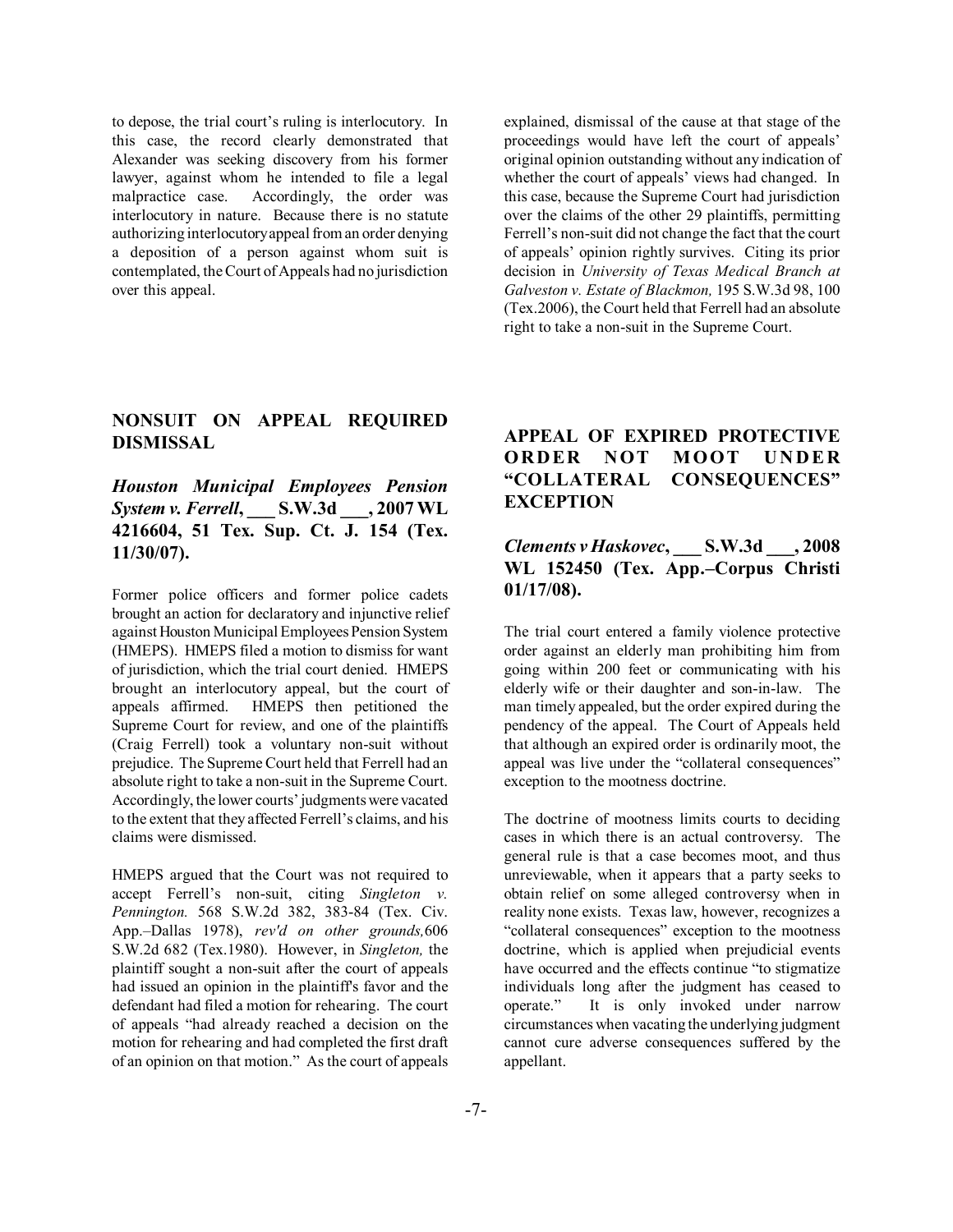Appeals of expired protective orders issued for family violence often fall into this "collateral consequences" exception because although such orders may ultimately expire, the stigma attached to them generally does not. The effects of a family violence protective order continue to stigmatize individuals long after the date of expiration. This stigma is not only a social burden; there are also attendant legal consequences to being the subject of such a protective order. The expiration of the protective order therefore did not render this appeal moot. The very fact that the order was issued had a potential impact on the appellant's legal rights, and the Court of Appeals was therefore obligated to consider his appeal.

# **MANDAMUS IS PROPER REMEDY FOR DENIAL OF A FORUM NON-CONVENIENS MOTION**

### *In re Pirelli Tire, L.L.C.***, \_\_\_ S.W.3d \_\_\_, 2007 WL 3230166 (Tex. 11/02/07).**

Mexican citizens, as relatives of a deceased Mexican citizen, brought this action against a tire manufacturer for strict products liability and negligent design and manufacture, alleging that the decedent died in a truck that rolled over on Mexican highway. The trial court denied the defendant tire manufacturer's motion to dismiss on grounds of forum non conveniens. The Supreme Court granted the tire manufacturer's petition for writ of mandamus. The Court concluded that the defendant had no adequate remedy by appeal, citing its holding in *In re Prudential Ins. Co. of America*, 148 S.W.3d 124, 138 (Tex.2004) (no adequate remedy by appeal when a trial court refuses to enforce a forum-selection clause).

## **MANDAMUS UNAVAILABLE FOR THE DENIAL OF A MOTION TO RECUSE, ABSENT UNUSUAL CIRCUMSTANCES**

*In re McKee***, \_\_\_ S.W.3d \_\_\_, 2007 WL 4216661, 51 Tex. Sup. Ct. J. 164 (Tex. 11/ 30/ 07)**.

In the context of relator's legal malpractice suit against a law firm, relator filed a petition for writ of mandamus seeking to prohibit the presiding judge, who had initially voluntarily recused himself, from assigning the case to another judge to hear a subsequent recusal motion. The Supreme Court held that mandamus would not issue.

Mandamus is not available for the denial of a motion to recuse. *In re Union Pac. Res. Co.,* 969 S.W.2d 427, 428-29 (Tex.1998); *but cf*.TEX.R. CIV. P. 18a(f) ("If the [recusal] motion is denied, it may be reviewed for abuse of discretion on appeal from the final judgment."). Absent extraordinary circumstances, a presiding judge's order appointing a judge to hear a recusal motion is administrative-it simply transfers the power to decide the recusal motion to another judge. The Court saw no meaningful distinction between *In re Union Pacific Resources Co.* and the situation presented here. In the former case, the judge was alleged to have acted when he was required to recuse; whereas, in this case, the judge was alleged to have acted after he voluntarily recused. In either instance, the relator has an appellate remedy. The court noted that mandamus standards have evolved since *In re Union Pacific Resources Co.* and now include consideration of whether "any benefits to mandamus review are outweighed by the detriments." (citing *In re Prudential Ins. Co. of Am.,* 148 S.W.3d 124, 136 (Tex.2004)). Here, there was no significant benefit to mandamus relief.

# **SUPREME COURT JURISDICTION OVER INTERLOCUTORY APPEAL REQUIRES A CONFLICT OR DISSENT**

### *Allstate Insurance Co. v. Fleming***, \_\_\_ S.W.3d \_\_\_, 2007 WL 4357597, 51 Tex. Sup. Ct. J. 231 (Tex. 12/14/07).**

In *Mid-Century Insurance Co. v. Ademaj*, \_\_\_ S.W.3d \_\_\_ (Tex. 11/30/2007), the Supreme Court determined that Mid-Century Insurance Co., and others, had properly charged insureds a Texas Automobile Theft Prevention Authority fee. Fleming and others raised the same issue, in a suit against Allstate.

The trial court issued a partial summary judgment for the plaintiffs, and Allstate properly filed an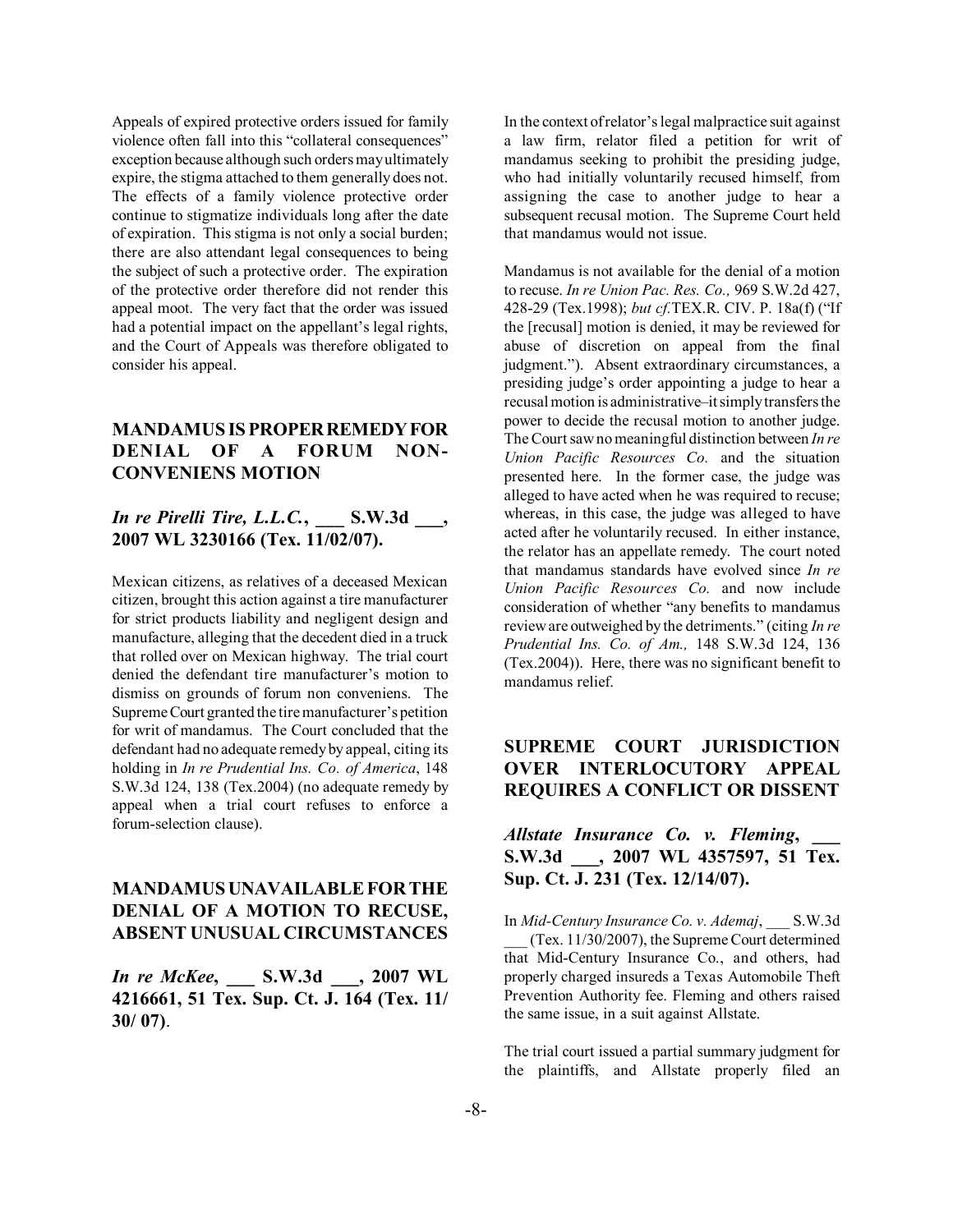interlocutory appeal under CPRC ß51.014(d). The court of appeals affirmed, and Allstate filed a petition for review in the Supreme Court. The Court initially granted the petition for review and requested briefing by the parties. The Court eventually withdrew its order granting the petition for review as improvidently granted and dismissed for want of jurisdiction.

Gov't Code  $\S22.225(c)$  allows petitions for review from interlocutory appeals only when the court of appeals issued a dissenting opinion or when the court of appeals' decision conflicted with a prior decision of the Supreme Court or of another court of appeals. No dissenting opinion was filed in the court of appeals in this case, and after reviewing the parties' briefs and the relevant authorities, the Supreme Court determined that the requisite conflict did not exist.

[Also on December 14, 2007, the Supreme Court denied the petition for review in a similar case. *Liberty Mutual Insurance Co. v. Griesing*, \_\_\_ S.W.3d \_\_\_, 2007 WL 4357599, 51 Tex. Sup. Ct. J. 230 (Tex. 12/14/07).]

# **IN MED MAL CASE, INTERLOCUTORY APPEAL WAS NOT AVAILABLE FROM A DENIAL OF A MOTION TO DISMISS WHERE TRIAL COURT ALSO GRANTED AN EXTENSION OF TIME TO SERVE AN EXPERT REPORT**

# *Ogletree v. Matthews***, \_\_\_ S.W.3d \_\_\_, 2007 WL 4216606, 51 Tex. Sup. Ct. J. 165 (Tex. 11/30/07).**

In this interlocutory appeal, the Supreme Court was faced with a procedural anomaly arising from the trial court's disposition of a case pursuant to the Medical Liability statute's expert report requirements. The Court started with the well-settled premise that absent a statutory provision authorizing an interlocutory appeal, a court possesses jurisdiction over final judgments only.

The expert report requirement, under CPRC ß74.351(b) provides that, if as to a defendant health care provider, an expert report has not been served within 120 days, the court on motion of the affected party shall dismiss the claim and award fees and costs.

If a plaintiff files what is intended to be an "expert report" within the 120-day window and the defendant files an objection to the report within 21 days and files a motion to dismiss, the trial court must hold a hearing to determine whether the filing met the definition under  $\S 74.351(r)(6)$  and is therefore an "expert report" or whether the filing does not meet the definition and is therefore necessarily adjudged to be something less that an "expert report." An order which decides this question affirmatively is one which necessarily denies relief under ß74.351(b).

An interlocutory appeal from a denial of the motion to dismiss is permitted by the medical malpractice statute. However, where the trial judge finds the submitted report deficient, the statute also affords the trial judge discretion to grant a 30-day extension of time to cure the deficiency.

In this case, the trial court denied the motion to dismiss *and* allowed plaintiff an extension of time to cure the report. In order for the trial court to have granted an extension it necessarily must have found that the report was deficient. Thus, it seems the court could have sustained the objection to the submission, because it was not an "expert report" as that term is defined, and reserved ruling on the motion to dismiss pending the plaintiff's opportunity to cure within 30 days.

Thus, the issue on appeal became whether an interlocutory appeal was available from a denial of a motion to dismiss, based on the failure to serve an expert report, when that denial was coupled with the grant of an extension of time to cure the deficiency in the submission purporting to constitute an expert report.

The Texas Supreme Court held, in relevant part, that the medical malpractice statute prohibits such an interlocutory appeal from the trial court's denial of the motion to dismiss where the trial court also granted an extension of time to serve an expert report. The Court found the order of denial to be inseparable from the order granting the extension. The Court reasoned that, ì . . . if a defendant could separate an order granting an extension from an order denying the motion to dismiss when a report has been served, [Civ. Prac. &